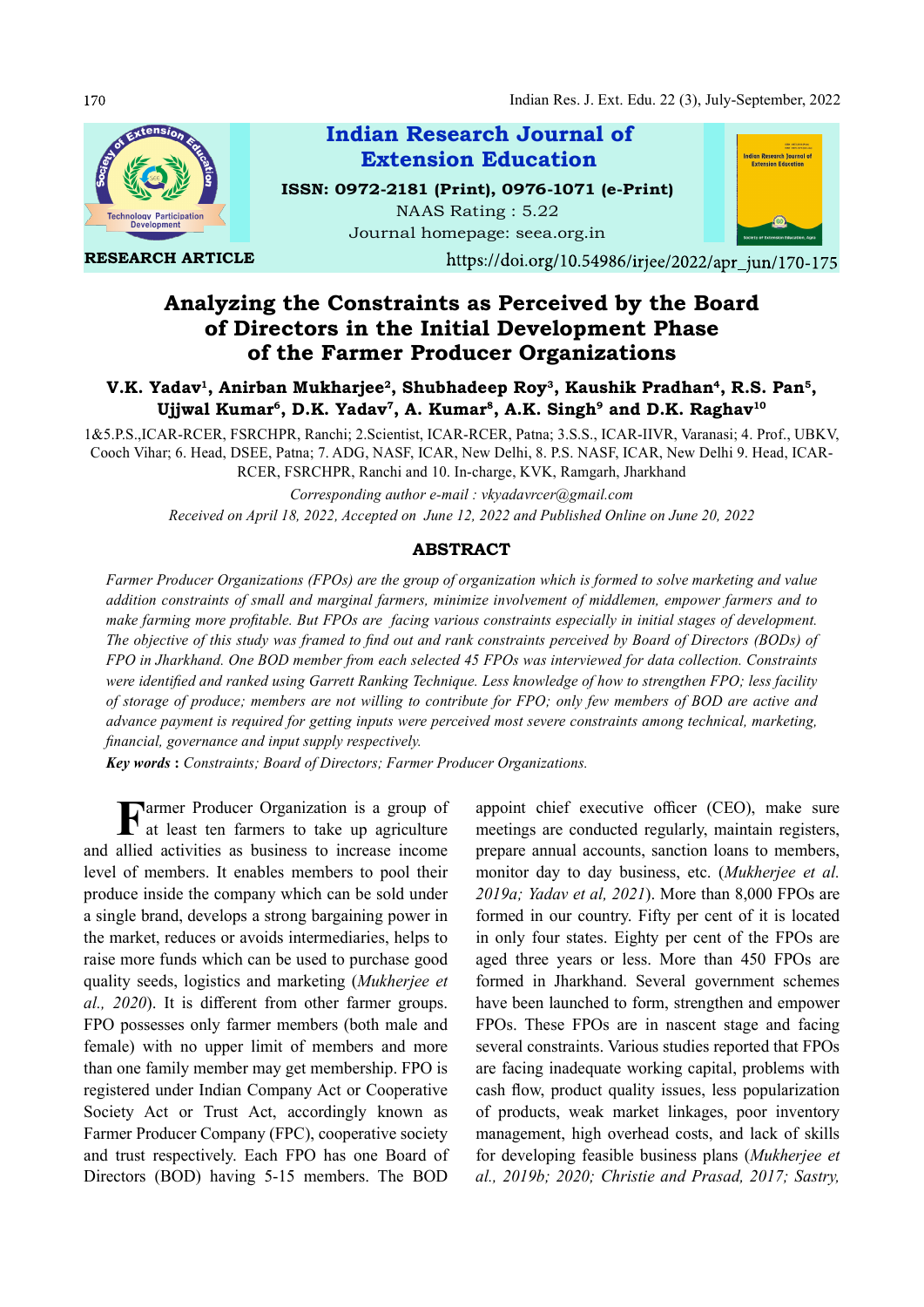#### Indian Res. J. Ext. Edu. 22 (3), July-September, 2022

2017; Singh and Singh, 2013). They mainly face technical, marketing, financial, governance related difficulties and input supply constraints. Keeping in view above mentioned facts, objective was framed to find out and rank constraints perceived by BOD members of FPO in Jharkhand.

## METHODOLOGY

Jharkhand was purposively selected to find out constraints faced by FPOs. More than four hundred fifty FPOs are registered in this state. Out of this, fourty-five (i.e.  $10\%$  of 450) FPOs were chosen by simple random sampling method. One Board of Director member from each selected FPO was chosen for data collection, thus constituting sample size of 45 respondents. Semi-structured schedule was developed for data collection. If required, respondents may also add/ delete constraints in the schedule.

Constraints are bottlenecks which hampered the working of the identified FPOs. It was measured under the sub heads of technical, marketing, financial, governance and input supply (Verma et al 2020, Mukherjee et al., 2019b). Technical constraints are the problems related to adoption of technologies. Marketing constraints are difficulties pertaining to purchase of inputs and sale of produce. Financial constraints are bottlenecks related to availability of fund, capital and insurance in FPO. Constraints related to governance of FPO are bottlenecks in operation, coordination, cooperation and participation. Constraints related to Input supply pertains to delivery, license, sudden rise in demand and costly dealership of inputs in FPO. Constraints were identified in consultation with the experts of agricultural extension, FPOs and literature. Boards of Director members were asked to rank the problems proposed to them. Garrett's Ranking Techniques was used which provides the change of rank of constraints into numerical scores. Garrett's formula for converting ranks into per cent is as follows:

Per cent position =  $100*(Rij - 0.5)/Nj$ 

where, Rij = rank given for i<sup>th</sup> constraint by j<sup>th</sup> individual;  $Nj$  = number of constraints ranked by  $j<sup>th</sup>$  individual

The per cent position of each rank has been converted into scores based on the table given by Garrett and Woodworth (1969). For each constraint, the scores of individual respondent has been added together and divided by the total number of the respondents. These mean scores for all the constraints

were arranged in descending order. The constraints were finally ranked on the basis of mean scores by following Mukherjee et al., 2012.

### RESULTS AND DISCUSSION

Table 1 depicted calculation of percentage positions using formula  $100*(Rij -0.5)/$  Nj and their corresponding Garrett Table values for Technical Constraints. Similarly, percentage position and corresponding Garrett Table values for other constraints are also calculated. Table 2 provided total Garrett score, total mean score and rank of technical constraints. Total Garrett score for technical constraint 'less knowledge of how to strengthen FPO' is 2743 (14  $\times 80 + 10 \times 67 + 5 \times 60 + 4 \times 53 + 5 \times 47 + 2 \times 40 + 2 \times$  $33 + 3 \times 20$ ). Total mean score is obtained by dividing total Garrett score with number of respondents.

Table 1. Percentage positions and their corresponding Garrett Table Values for technical constraints

| Rank |                | <b>Percentage Position</b> |    |  |  |  |  |  |
|------|----------------|----------------------------|----|--|--|--|--|--|
|      | $100(1-0.5)/8$ | 6.25                       | 80 |  |  |  |  |  |
| Н    | $100(2-0.5)/8$ | 18.75                      | 67 |  |  |  |  |  |
| Ш    | $100(3-0.5)/8$ | 31.25                      | 60 |  |  |  |  |  |
| IV   | $100(4-0.5)/8$ | 43.75                      | 53 |  |  |  |  |  |
| V    | $100(5-0.5)/8$ | 56.25                      | 47 |  |  |  |  |  |
| VI   | $100(6-0.5)/8$ | 68.75                      | 40 |  |  |  |  |  |
| VII  | $100(7-0.5)/8$ | 81.25                      | 33 |  |  |  |  |  |

Table 2 indicated that 'less knowledge of how to strengthen FPO' was most severe technical constraint. In fact more than 450 FPOs are formed in Jharkhand but only few are strengthened and sustainable. Most of them are unaware of ways to strengthen FPO. Second ranked severe constraint was 'less availability of appropriate technology'. BOD members were seeking suitable technology/ crop/ variety which can fetch net profit of 3 lacs rupees in one season from one acre of land. Third ranked severe constraint was 'less knowledge of government schemes for promotion of FPO'. Most of the FPOs couldn't establish linkages with supporting institutions like NABARD, SFAC, State Department of Agriculture, National Horticulture Mission and other agencies. Fourth ranked severe constraint was 'less knowledge of grading, packing, labeling and branding of produce'. Most of the FPOs are unaware of efficient marketing strategies for selling their produce. Generally, they sell their produce in nearby local markets without processing. Similar finding is also reported by Venkattakumar and Narayanaswamy, (2022). Fifth ranked severe constraint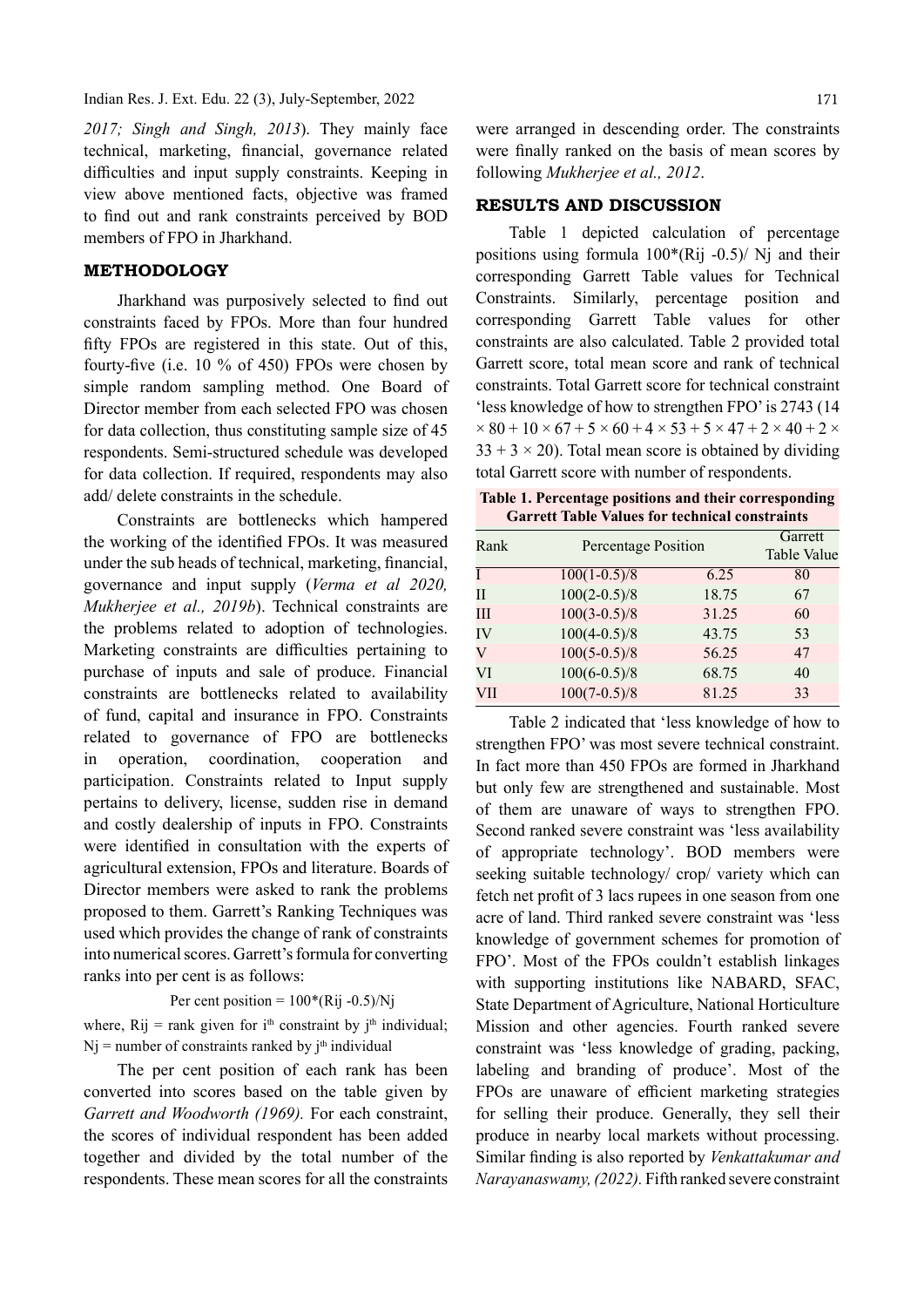| Technical constraints                                                |                   |  | Rank $(N=45)$     |  | Total | Total                 |       |                |
|----------------------------------------------------------------------|-------------------|--|-------------------|--|-------|-----------------------|-------|----------------|
|                                                                      |                   |  | 1 2 3 4 5 6 7 8   |  |       | Garret Mean Rank      |       |                |
|                                                                      |                   |  |                   |  |       | Score                 | Score |                |
| Less availability of appropriate technology                          | 10 5 14 4 5 2 2 3 |  |                   |  |       | 2628                  | 58.4  | $\sqrt{2}$     |
| Less knowledge of grading, packing, labeling and branding of produce |                   |  |                   |  |       | 10 8 4 8 5 3 4 3 2547 | 56.6  | $\overline{4}$ |
| Less availability of skilled person (member, worker, etc)            |                   |  | 3 5 7 8 3 8 4 7   |  |       | 2152                  | 47.82 | -8             |
| Less availability of appropriate literature                          |                   |  |                   |  |       | 2 10 5 4 7 3 7 7 2162 | 48.04 |                |
| Less knowledge of value-added products                               |                   |  |                   |  |       | 5 4 8 3 9 7 5 4 2255  | 50.11 | 6              |
| Less knowledge of govt. schemes for promotion of FPO                 |                   |  |                   |  |       | 8 10 9 4 6 5 1 2 2617 | 58.16 | $\sim$ 3       |
| Less knowledge of group approach in cultivation & marketing          |                   |  | 4 12 6 10 3 3 6 1 |  |       | 2493                  | 55.4  | $\sim$         |
| Less knowledge of how to strengthen FPO                              | 14105             |  |                   |  |       | 4 5 2 2 3 2743        | 60.96 |                |

| Table 2. Ranking of Technical Constraints perceived by BOD members in FPO |  |  |  |
|---------------------------------------------------------------------------|--|--|--|
|                                                                           |  |  |  |

| Table 3. Ranking of marketing constraints perceived by BOD members in FPO |                          |               |                          |                             |                |                             |                          |                             |                |                          |                             |                 |                    |    |
|---------------------------------------------------------------------------|--------------------------|---------------|--------------------------|-----------------------------|----------------|-----------------------------|--------------------------|-----------------------------|----------------|--------------------------|-----------------------------|-----------------|--------------------|----|
|                                                                           | Rank $(N=45)$            |               |                          |                             |                |                             |                          |                             |                |                          |                             | Total           | Total              |    |
| Marketing constraints                                                     |                          | $\mathcal{L}$ | $\mathcal{R}$            | $4 \quad 5$                 |                | 6                           |                          | 8                           | 9              | 10 11                    |                             | Garret<br>Score | Mean Rank<br>Score |    |
| Less facility of storage of produce                                       | 13                       | 10            |                          |                             | 4              | $\mathcal{D}_{\mathcal{A}}$ | $\Omega$                 | $\Omega$                    | 3              | $\theta$                 | $\mathcal{D}_{\mathcal{L}}$ | 2919            | 64.87              |    |
| Lack of sale counter in FPO                                               |                          | 6             | 6                        | $\overline{4}$              | $\overline{2}$ | 6                           | $\overline{4}$           | $\overline{4}$              | $\mathfrak{D}$ | $\overline{4}$           | $\theta$                    | 2564            | 56.98              | 3  |
| Post-harvest losses                                                       | 4                        | 4             | $\mathcal{L}$            | 12                          | $\overline{4}$ | 6                           | $\mathfrak{D}$           | 1                           | $\overline{4}$ | $\mathfrak{D}$           | 3                           | 2414            | 53.64              | 6  |
| Market is far away from FPO                                               | 4                        | $\sim$        | 10                       | 6                           | 8              | $\mathfrak{D}$              | $\mathbf{1}$             | $\mathcal{E}$               | $\mathfrak{D}$ | $\mathfrak{D}$           | $\mathfrak{D}$              | 2548            | 56.62              | 4  |
| Lack of quality produce for export                                        |                          |               | $\overline{\mathcal{L}}$ |                             | 9              | $\mathcal{E}$               | $\tau$                   | $\overline{4}$              | $\mathcal{E}$  | $\theta$                 | $\overline{4}$              | 2344            | 52.09              | 8  |
| Lack of processing facility                                               | 13                       | 9             | 6                        | $\overline{4}$              | $\mathcal{E}$  | 2                           | $\mathbf{1}$             | 2                           |                | $\overline{4}$           | $\theta$                    | 2869            | 63.76              | 2  |
| Lack of vehicle for transportation of produce                             | 6                        | $\sim$        |                          | 4                           | $\mathfrak{D}$ | $\overline{4}$              | $\tau$                   | $\mathcal{E}$               | $2^{1}$        | 3                        | $\mathfrak{D}$              | 2477            | 55.04              | 5  |
| High fluctuation in the price of produce                                  |                          | $\mathcal{F}$ | 6                        | $\mathcal{R}$               | $\overline{4}$ | $\mathcal{E}$               | $\mathcal{E}$            | 6                           | $\mathcal{E}$  | $\overline{4}$           | $\mathcal{E}$               | 2374            | 52.76              |    |
| Lack of knowledge $&$ skill of online marketing                           | 3                        | 8             | $\mathcal{L}$            | $\mathcal{D}_{\mathcal{L}}$ | $\mathcal{F}$  | 7                           | $\Omega$                 | $\overline{4}$              | 9              | 3                        | 3                           | 2256            | 50.13              | 9  |
| Lack of trade skill                                                       | $\overline{\mathcal{L}}$ | 5             |                          | 5                           |                | $\Omega$                    | $\overline{\mathcal{L}}$ | 9                           | $\mathcal{E}$  | $\overline{\mathcal{L}}$ | 5                           | 2177            | 48.38              | 10 |
| Less popularization of FPO produce                                        |                          | 6             | 3                        | 5                           | 4              | 4                           | 6                        | $\mathcal{D}_{\mathcal{A}}$ | 4              | 5                        | 5                           | 2143            | 47.62              | 11 |

| Table 4. Ranking of Financial Constraints perceived by BOD members in FPO                                                                  |   |                                 |                |  |       |  |           |             |                                 |       |                |  |  |  |
|--------------------------------------------------------------------------------------------------------------------------------------------|---|---------------------------------|----------------|--|-------|--|-----------|-------------|---------------------------------|-------|----------------|--|--|--|
|                                                                                                                                            |   |                                 | Rank $(N=45)$  |  |       |  |           | Total       | Total                           |       |                |  |  |  |
| Financial constraints                                                                                                                      |   | $1 \t2 \t3 \t4 \t5 \t6 \t7 \t8$ |                |  |       |  |           |             | Garret Mean Rank<br>Score Score |       |                |  |  |  |
| Members are not willing to contribute for FPO                                                                                              |   | 16 8                            |                |  |       |  |           | 4 5 7 3 2 0 | 2836                            | 63.02 |                |  |  |  |
| Less contribution amount received from most of the members                                                                                 |   |                                 |                |  |       |  |           |             | 12 8 6 9 1 3 3 3 2659           | 59.09 | 2              |  |  |  |
| Lack of facility of Crop Insurance Scheme in FPO                                                                                           |   |                                 |                |  |       |  |           |             | 5 11 7 7 6 7 0 2 2530           | 56.22 | $\overline{4}$ |  |  |  |
| Government contribution is not sufficient to promote FPO                                                                                   |   | 10 6 9 7 4 3 5 1                |                |  |       |  |           |             | 2606                            | 57.91 | $\mathcal{E}$  |  |  |  |
| To get fund from bank/cooperative for production work is difficult                                                                         |   |                                 |                |  |       |  |           |             | 3 9 7 6 10 2 6 2 2369           | 52.64 | 5 <sup>7</sup> |  |  |  |
| The process and conditions are tough to provide contribution amount to FPO $1\quad 6\quad 10\quad 3\quad 7\quad 8\quad 4\quad 6\quad 2142$ |   |                                 |                |  |       |  |           |             |                                 | 47.6  | 7              |  |  |  |
| FPO has no business plan                                                                                                                   | 6 |                                 | $\overline{4}$ |  | 2 3 4 |  |           |             | 8 13 1986                       | 44.13 | 8              |  |  |  |
| Most of the banks are unaware of FPO                                                                                                       |   | 2 11 7                          |                |  |       |  | 2 2 8 6 7 |             | 2175                            | 48.33 | 6              |  |  |  |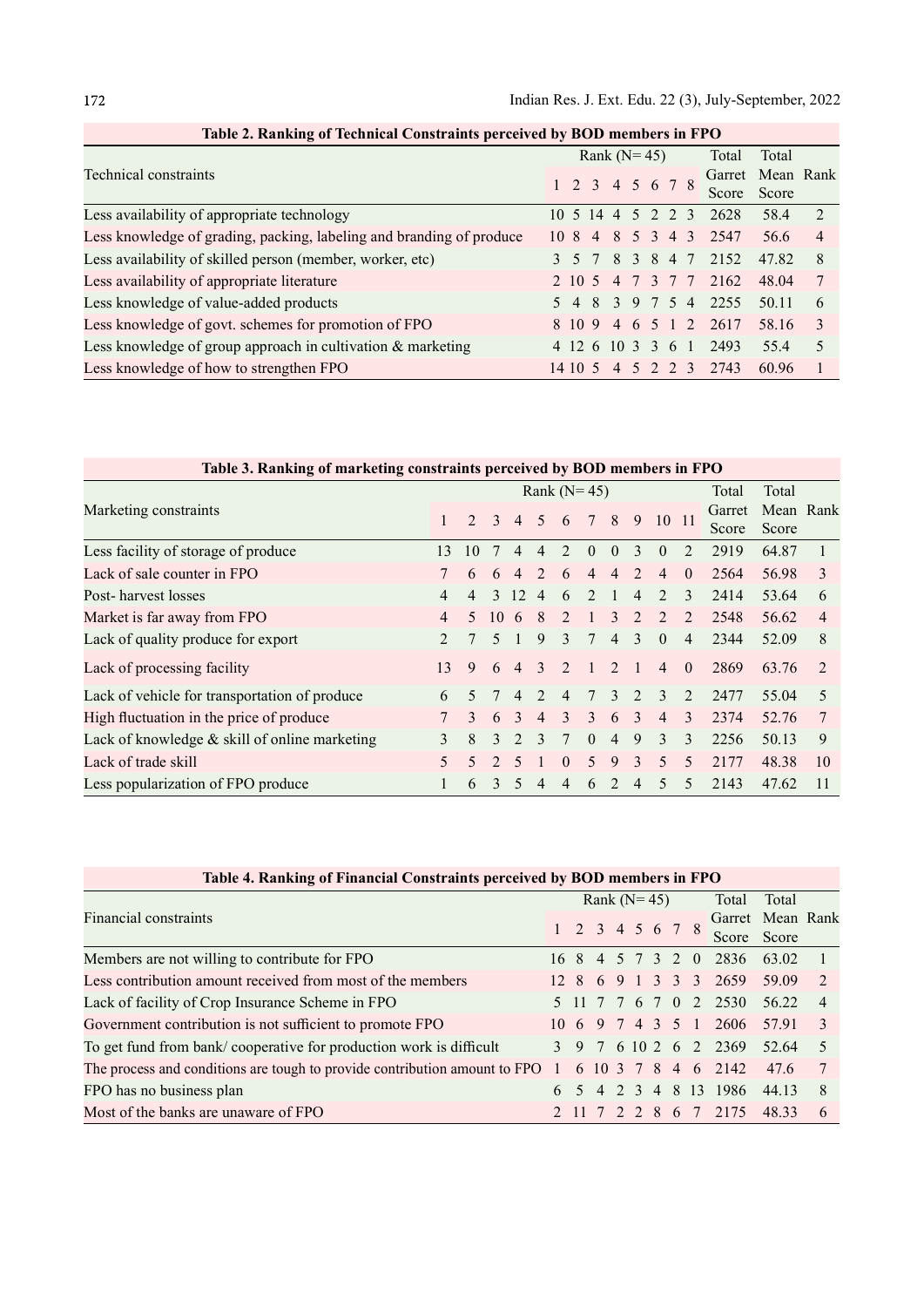#### Indian Res. J. Ext. Edu. 22 (3), July-September, 2022

was 'less knowledge of group approach in cultivation & marketing'. Generally, FPOs are not selling produces of members under single brand. It was followed by less knowledge of value-added products; less availability of appropriate literature and less availability of skilled person (member, worker, etc) respectively.

Table 3 reflected marketing constraint. Most severe was 'less facility of storage of produce'. None of the FPOs possess warehouse/ cold storage facility. They are forced to sell their produce without storage and thereby getting less price. 'Lack of processing facility' ranked second in severity. Processing is required to improve shelf life and quality of produce. Farmers are compelled to sell their produce just after harvesting. Third severe constraint was 'lack of sale counter in FPO'. Sale counter fosters group marketing of produce. Fourth severe constraint was 'market is far away from FPO'. It is followed by lack of vehicle for transportation of produce; post- harvest losses; high fluctuation in the price of produce in the market; lack of quality produce for export; lack of knowledge & skill of online marketing; lack of trade skill and less popularization of FPO produce respectively.

Financial constraints are ranked in Table 4. Most severe was 'members are not willing to contribute for FPO'. It leads to second ranked constraint which is 'less contribution amount received from most of the members. Small and marginal farmers have neither surplus fund nor faith in success of FPO. That's why they are not willing to contribute. 'Government contribution is not sufficient to promote FPO' was third ranked constraint. Fourth ranked was 'lack of facility of Crop Insurance Scheme in FPO'. It is followed by 'to get fund from bank/ cooperative for production work is difficult'; 'most of the banks are unaware of FPO'; 'the process and conditions are tough to provide contribution amount to FPO; FPO has no business plan. 'Most of the banks are unaware of FPO' is in consonance with the findings of *Chopade* S.L. et al, (2019). Adhikari et al,(2021) also reported that preparation of plan of group activities is important factor associated with sustainability of FPO.

The result from Table 5 indicated governance of FPO related constraints. 'Only few members of FPO are active' was found most severe. Board of Director members are selected without any criteria. Therefore all members are not active. 'Less involvement of youth in activities of FPO' ranked second in severity. Youth are less inclined towards agriculture and allied activities

due to field oriented works and less profitable venture. Therefore, only few youth take membership in FPO. Third ranked constraint was 'lack of proper coordination in collective work'. This is one of the reasons of lack of group approach in FPO. Fourth ranked constraint was 'not getting assistance from government department after establishment of FPO'. Few respondents were of opinion that after establishment of FPO, assistance from government will be provided automatically. It was followed by member have no faith in BOD; Lack of building for office; not holding regular meeting of BOD; not only BOD are owners of FPO and lack of regular data entry in registers respectively.

Table 6 depicted constraints related to input supply. 'Advance payment is required for getting inputs' ranked most severe constraint. Generally, FPO is unable to make advance payment for input. Second ranked constraint was 'getting licenses for selling inputs requires too much time'. One may apply for license after attending compulsory training. It is followed by sudden rise in demand of inputs on the onset of monsoon; no supply of inputs at right time and appropriate price; 'fertilizer dealership is costly' and 'renewal of license for selling inputs is not timely'.

In this research five area of constraints  $viz$ . technical constraints, marketing constraints, financial constraints, governance, and input supply related were recorded. In the technical constraints, less knowledge of how to strengthen FPO was ranked top followed by less availability of appropriate technology and less knowledge of govt. schemes for promotion of FPO. It is the general case of majority of the newly formed FPOs. Similar constraints were recorded by Mukherjee et al., (2019b) in their study of eight different FPCs across the India. This indicates an urgent need to form training modules for FPO farmers, the BODs need to be trained once before joining the FPOs. In case of marketing, the FPO faced lack of storage facilities as major constraints followed by processing facilities and sales counter. It indicates a gap in supply chain management which is also found as a problem by *Deka* and Goswami, (2020) in their study in West Bengal. Financial constraints as perceived by the BODs were members unwillingness to contribute for FPO, lack of facility of crop insurance in FPO, insufficient government contribution to promote FPOs. Farmer Producer Companies have been performing poorly in terms of solvency, efficiency and profitability during their initial years (Kakati and Roy, 2017) there is a need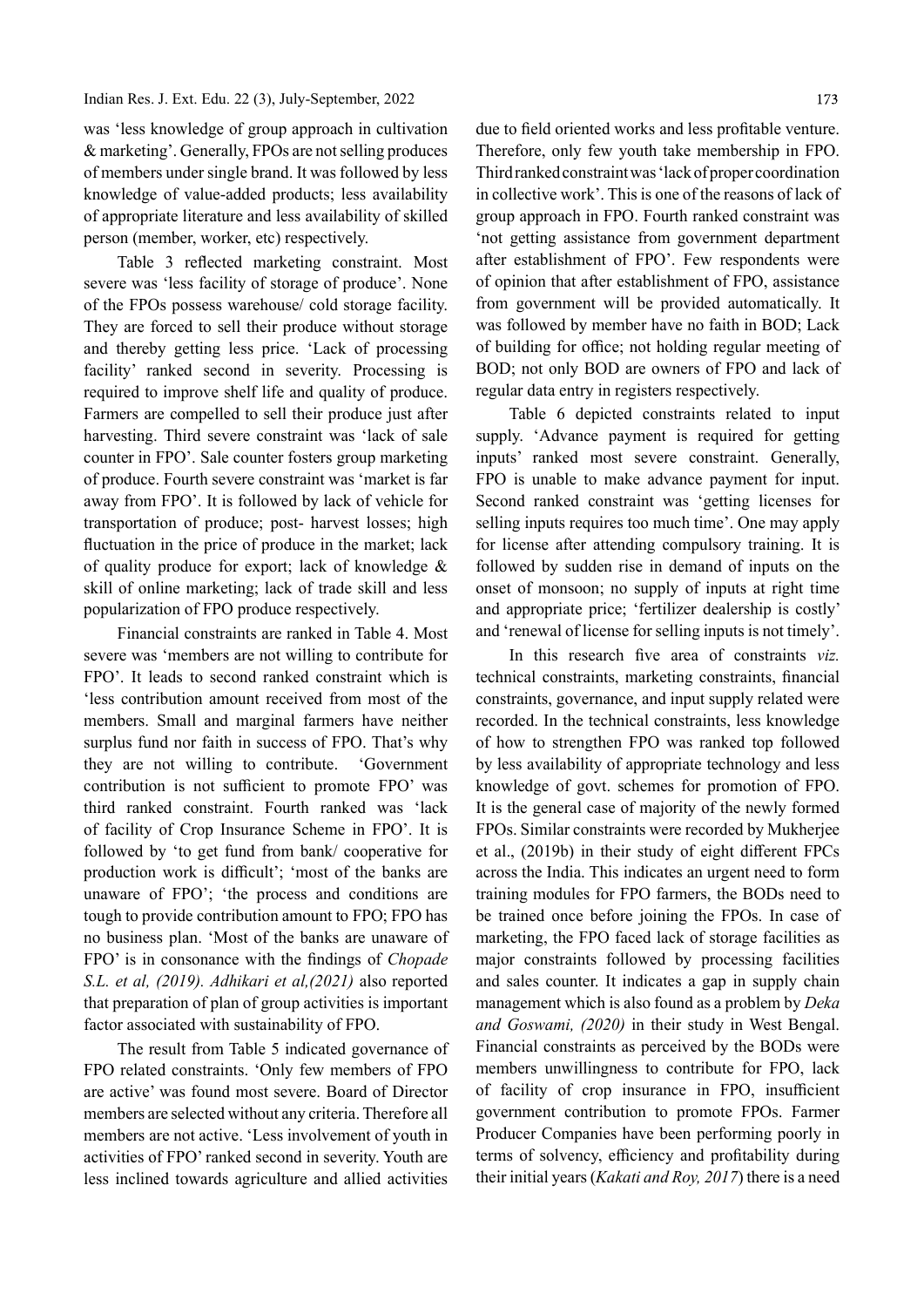|                                                                                                  |   |         |                | Rank $(N=45)$                       |                |  |  | Total Total |                             |                                 |                |
|--------------------------------------------------------------------------------------------------|---|---------|----------------|-------------------------------------|----------------|--|--|-------------|-----------------------------|---------------------------------|----------------|
| Constraints related to governance of FPO                                                         |   |         |                | $1 \t2 \t3 \t4 \t5 \t6 \t7 \t8 \t9$ |                |  |  |             |                             | Garret Mean Rank<br>Score Score |                |
| Only few members of BOD are active                                                               |   | 10 11 7 |                | $\overline{4}$                      | 5 <sup>5</sup> |  |  | 5 1 1 1     | 2785 61.89                  |                                 |                |
| Not only BOD are owners of FPO                                                                   |   | $5 \t2$ | $\overline{4}$ |                                     |                |  |  |             | 3 3 8 5 9 6 2044 45.42      |                                 | 8              |
| Lack of building for Office                                                                      | 6 |         |                |                                     |                |  |  |             | 5 6 5 2 2 3 5 11 2149       | 47.78                           | 6              |
| Less involvement of youth in activities of FPO                                                   | 8 |         |                |                                     |                |  |  |             | 9 15 2 5 2 2 1 1 2775 61.67 |                                 | $\mathcal{L}$  |
| Lack of proper coordination in collective work                                                   |   |         |                |                                     |                |  |  |             | 5 6 5 13 8 3 3 2 0 2565     | 57                              | 3              |
| Not getting assistance from Govt. department after establishment of FPO 6 6 5 5 6 6 6 5 4 2 2406 |   |         |                |                                     |                |  |  |             |                             | 53.47                           | $\overline{4}$ |
| FPO members have no faith in BOD                                                                 |   |         |                | 5                                   |                |  |  |             | 5 7 4 6 4 2257              | 50.16                           | -5             |
| Not holding regular meeting of BOD                                                               | 4 |         |                | $\overline{3}$                      |                |  |  |             | 2 5 10 8 4 2123             | 47.18                           |                |
| Lack of regular data entry in registers                                                          |   |         |                |                                     | $\mathcal{R}$  |  |  | 4 10 7 6    | 2041                        | 45.36                           | 9              |

Table 5. Ranking of Constraints pertaining to Governance of FPO as perceived by BOD members

| Table 6. Ranking of Constraints pertaining to Input supply as perceived by BOD members |   |  |  |               |                         |       |                            |             |                |  |  |  |  |  |
|----------------------------------------------------------------------------------------|---|--|--|---------------|-------------------------|-------|----------------------------|-------------|----------------|--|--|--|--|--|
|                                                                                        |   |  |  | Rank $(N=45)$ |                         | Total | Total                      |             |                |  |  |  |  |  |
| Constraints related to Input supply                                                    |   |  |  |               |                         |       | Garret Mean Rank           |             |                |  |  |  |  |  |
|                                                                                        |   |  |  |               | $1 \t2 \t3 \t4 \t5 \t6$ |       |                            | Score Score |                |  |  |  |  |  |
| Getting license for selling inputs requires too much time                              |   |  |  |               | 18 6 9 2 3 7            |       | 2614 58.09                 |             | $\overline{2}$ |  |  |  |  |  |
| Renewal of license for selling inputs is not timely                                    |   |  |  |               |                         |       | 3 6 10 10 10 6 2117 47.04  |             | - 6            |  |  |  |  |  |
| Advance payment is required for getting inputs                                         |   |  |  |               | 13 12 12 2 5 1          |       | 2705 60.11                 |             |                |  |  |  |  |  |
| Sudden rise in demand of inputs on the onset of monsoon                                |   |  |  |               |                         |       | 10 8 6 12 4 5 2413 53.62 3 |             |                |  |  |  |  |  |
| No supply of inputs at right time and appropriate price                                |   |  |  |               |                         |       | 3 12 6 9 5 10 2140 47.56   |             | $\overline{4}$ |  |  |  |  |  |
| Fertilizer dealership is costly                                                        | 8 |  |  |               |                         |       | 6 4 7 10 10 2132 47.38     |             | $\sim$ 5       |  |  |  |  |  |

to create awareness among the farmers regarding the process of formation and functioning of FPOs. In case of internal governance of FPO, it was found that only few members of BOD were active, less involvement of youth was recorded, lack of proper coordination in collective work was found. These are the internal issue. It can be solved by strong leadership and proper management. Input related constraints as perceived by the BODs were advance payment required for getting inputs, getting license for selling inputs requires too much time and cost intensive fertilizer dealership. Here the Government can take steps to ease the process of input dealings and licensing.

### **CONCLUSION**

In this study an attempt was made to bring out the problems of FPO in initial stages. Less knowledge of how to strengthen FPO; less facility of storage of produce; members are not willing to contribute for FPO; only few members of BOD are active and advance payment is required for getting inputs were perceived most severe constraints by BOD members among technical, marketing, financial, governance

and input supply respectively. Severity of these constraints may be reduced through collaborative and integrated efforts of strengthening FPOs. All supporting institutions (NABARD, SFAC, NCDC, State department of Agriculture, National Horticulture Mission, National Horticulture Board, ICAR, SAUs, e-NAM, private organizations, NGOs, etc.) should join hands and support struggling FPOs in creation of necessary infrastructure like poly house, shade net, warehouse/pack house/cold storage, refrigerated van/ mobile van, etc. to overcome major constraints. All FPOs should follow group approach in production as well as marketing to minimize involvement of intermediaries and maximize profit of members.

Acknowledgement : I am grateful to NASF, ICAR for providing project to the team which was of immense help in conducting the research. I acknowledge help extended by Mr. Vikas, SRF and Dr. Indrajeet, SMS, KVK, Ramgarh in data collection from FPO.

# CONFLICTS OF INTEREST

The authors have no conflicts of interest.